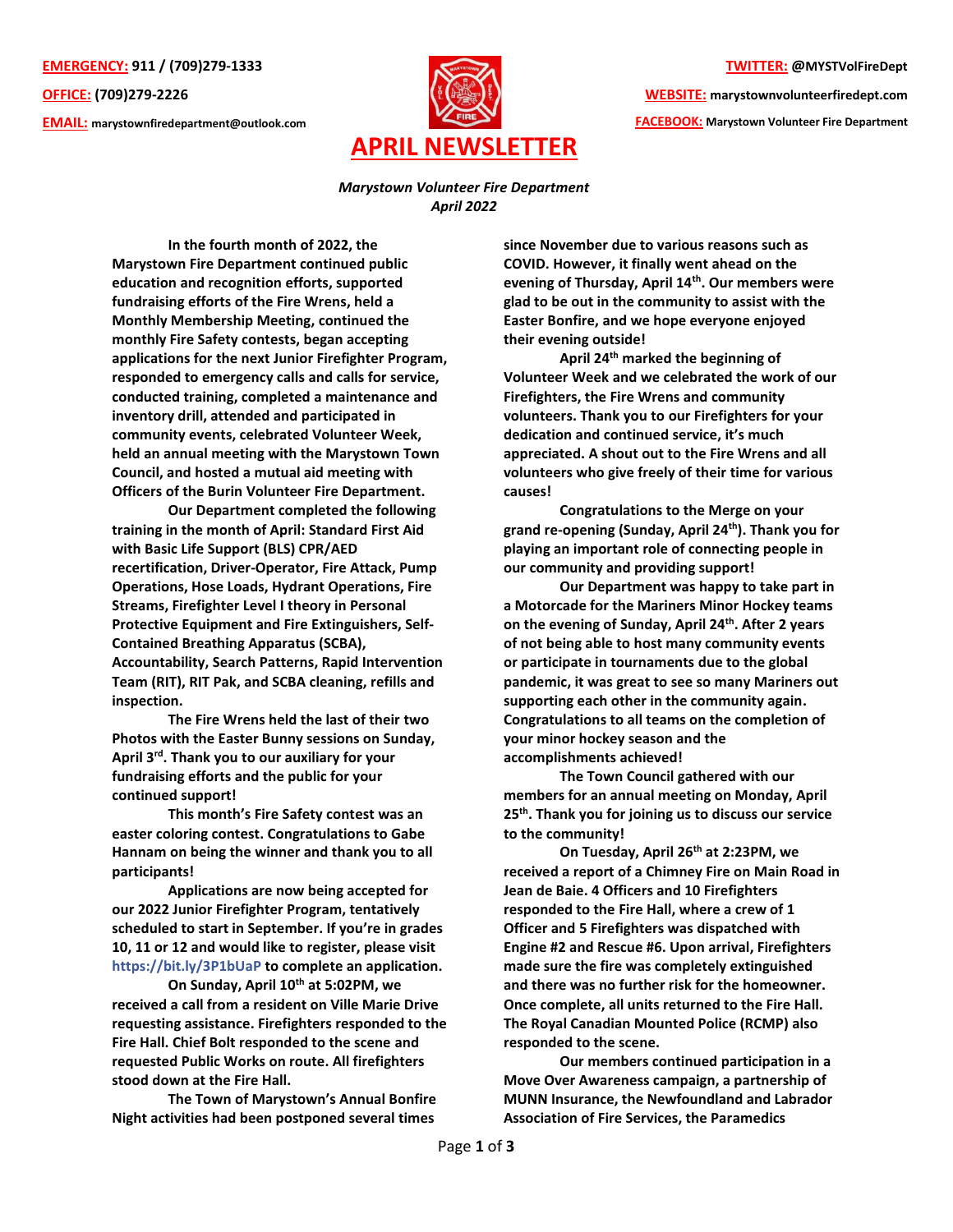**Association of Newfoundland and Labrador, the Royal Canadian Mounted Police (RCMP), and Royal Newfoundland Constabulary (RNC). We continue to raise awareness with this campaign as the safety of First Responders on or near the roadway is extremely important. Please move over, slow down and be ready to stop! Stay tuned for more messages from our members and fellow first responders.** 

**Officers of our Department and the Burin Volunteer Fire Department, our neighboring mutual aid partner, gathered and collaborated on Thursday, April 28th . Thank you for the great working relationship – being there to support each other as we serve our communities!**

**Forest Fire Season runs May 1 st to September 30th! Please join us in making our community fire smart. Permits are required from Forestry for any open fires during this period, with safety requirements. Do not burn unless you have a permit, the weather conditions are ideal and the fire hazard rating permits such activity. Our Department continues to promote FireSmart Canada, please help us prevent wildfires by being safe and cleaning up around your property!** 



**Photo #1: Wrens Easter Bunny Photos.**



**Photo #2: Wrens Easter Bunny Photos.**



**Photo #3: Supervising the Easter Bonfire.** 



**Photo #4: Smokehouse Scenarios**



**Photo #5: RIT Pak review.** 



**Photo #6: Motorcade for the Mariners.**